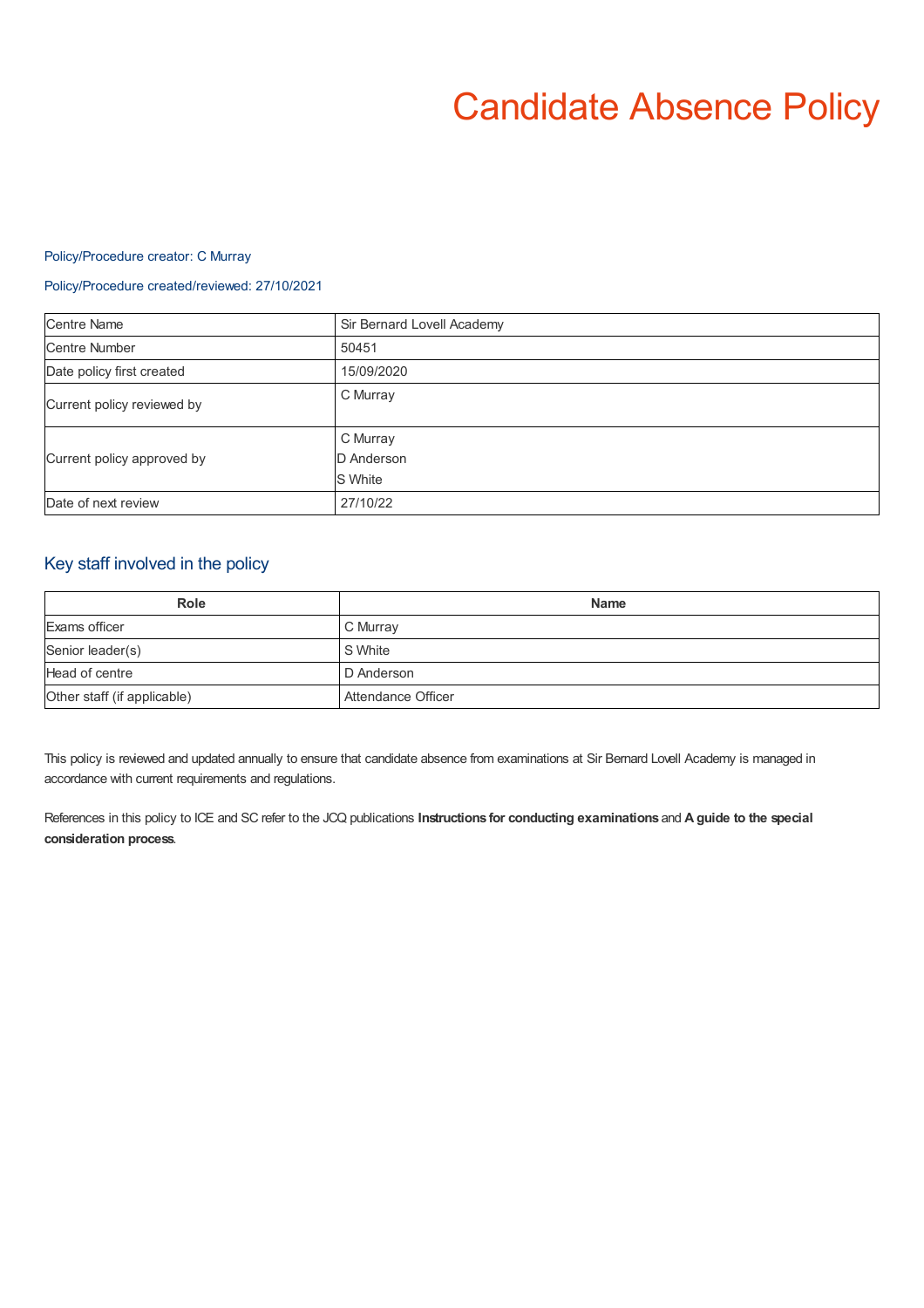# Purpose of the policy

The purpose of this policy is to confirm the arrangements for candidates who are absent from an examination at Sir Bernard Lovell Academy.

An absent candidate may subsequently arrive once the exam is underway, becoming a late or very late arrival, at which point Sir Bernard Lovell Academy reserves the right to exercise discretion whether to allow a candidate who arrives after the start of the examination to enter the examination room and sit the examination. (See **Candidate Late Arrival Policy**)

Based upon the circumstances for the absence, and subject to the required conditions being met, an application for special consideration may also be made to the relevant awarding body.

## 1. Identifying and dealing with candidate absence

A candidate will be considered absent from an examination if:

The candidate is not present when the class register is taken before candidates are invited to enter the room, under supervised conditions, to start their examination

Once a candidate is identified as absent from an examination, the following action will be taken:

The candidate will be contacted immediately as to their whereabouts and as far as possible arrangements made to ensure their immediate arrival

If a candidate fails to sit an examination, the following action is taken:

- A confirmed candidate absence is clearly recorded on the attendance register which is sent to the examiner/marker
- The candidate absence is noted on the seating plan by crossing through the candidate details

## 2. Roles and Responsibilities

#### **Overview**

It is the responsibility of the following member(s) of staff to deal with candidate absence once it has been identified:

C Murray Attendance Officer S White

It is the responsibility of the following member(s) of staff to deal with candidates who are persistently absent from examinations:

S White C Murray

#### **The role of invigilators**

Invigilators will:

- Be informed of the process for dealing with absent candidates through training
- (updated 2021/22) Ensure that absent candidates are clearly indicated on the attendance register (ICE 22.4)

Additional responsibilities:

Not applicable

#### **The role of candidates**